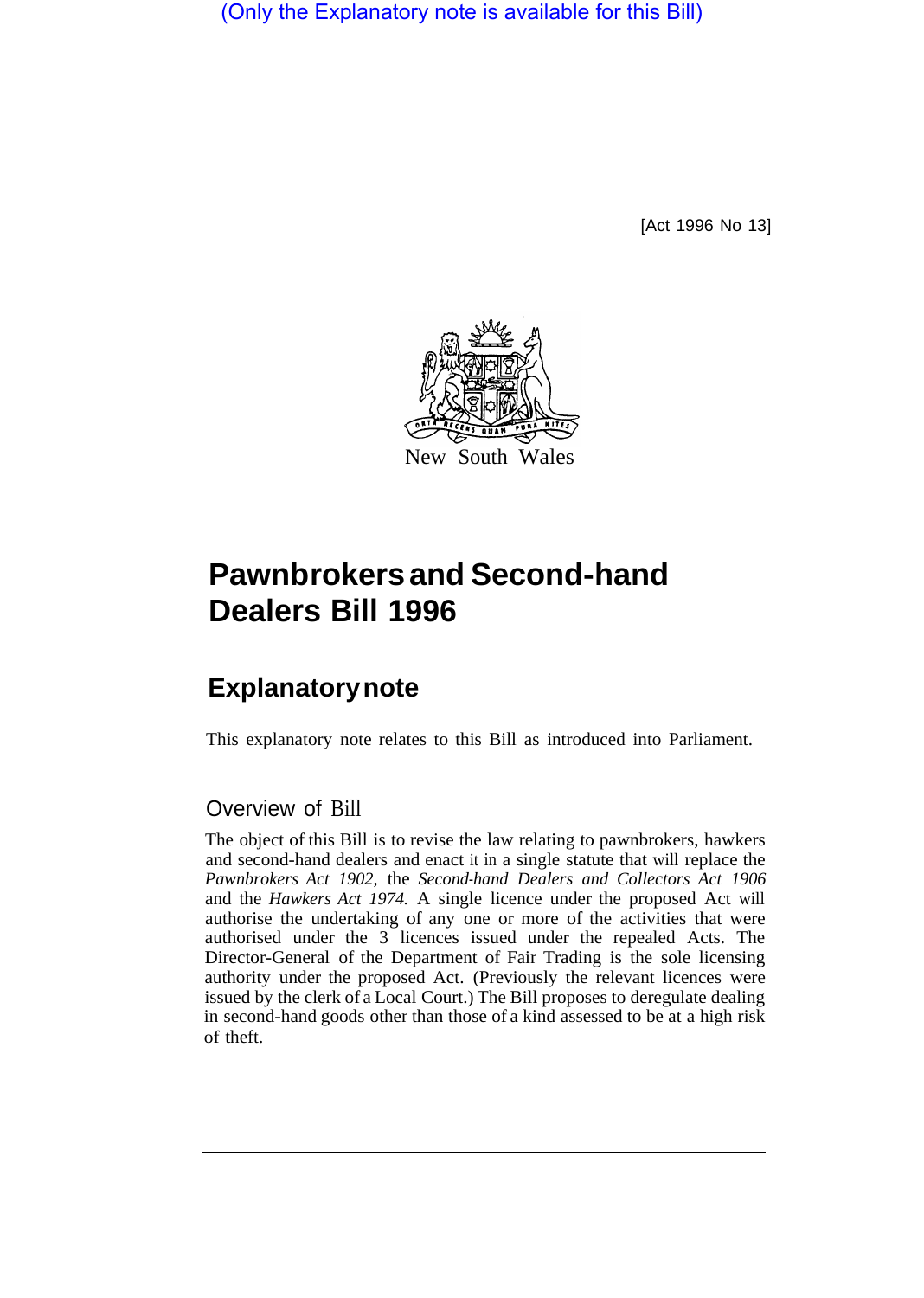Explanatory note

### Outline of provisions

#### **Part 1 Preliminary**

**Clause 1** sets out the name (also called the short title) of the proposed Act.

**Clause 2** provides that the proposed Act will commence on a day or days to be proclaimed.

**Clause 3** defines certain words and expressions used in the proposed Act. See especially the definition of *second-hand goods.* It is proposed to prescribe goods assessed to be at a high risk of theft for the purposes of the definition.

**Clause 4** states that the proposed Act does not affect activities that are already lawful under other Acts such as the laws relating to business agents, firearms and motor vehicles. An activity that is licensed under those Acts will not require a further licence by virtue of this Bill. It also removes charitable fundraising and other activities from the scope of the Bill.

**Clause 5** states that a contract of sale under which the seller has a right to buy back the goods is regarded as lending money on the security of the goods. As a consequence, a business involving this kind of contract will require a licence authorising the holder to carry on business as a pawnbroker, and every such contract must be recorded as prescribed in clause 28.

#### **Part 2 Licensing of pawnbrokers and second-hand dealers**

**Clause 6** requires pawnbrokers to be licensed.

**Clause 7** requires dealers in second-hand goods to be licensed.

**Clause 8** states that a person is entitled to obtain a licence unless disqualified, or precluded by disciplinary measures under the proposed Act, from holding one. A natural person is disqualified if he or she is under-age or bankrupt or is disqualified by a criminal record. A corporation is disqualified if it is in liquidation, or if it is disqualified by its criminal record or if any of its directors is for any reason disqualified. A licensee is disqualified by the licensee's criminal record if a conviction has been recorded against the licensee for an offence involving dishonesty. The Commercial Tribunal has a discretion to overlook the offence.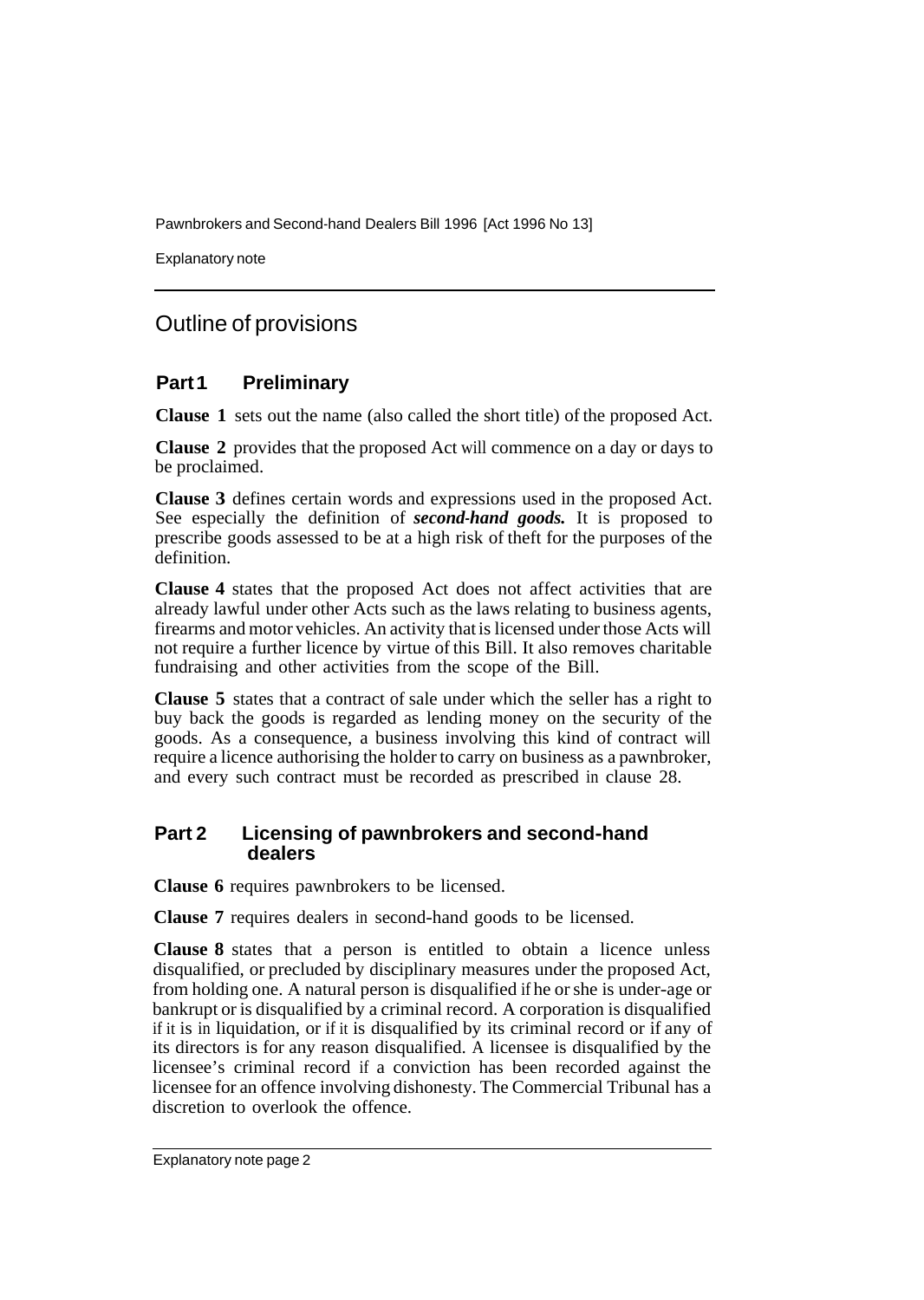Explanatory note

**Clause 9** states the procedural requirements for making a licence application.

**Clause 10** provides for the form and duration of licences, and for their renewal on an annual basis.

**Clause 11** provides that licences are subject to conditions imposed on grant or renewal or as a result of disciplinary proceedings.

**Clause 12** provides that a licensee or applicant for a licence must keep the Director-General informed about the premises that are to be used in connection with the licensed business.

**Clause 13** provides for the keeping of a register of licences and allows members of the public to access recorded information.

#### **Part 3 Regulation of licensed businesses**

**Clause 14** requires a licensee to display the prescribed particulars of the licence while carrying on business.

**Clause 15** requires a licensee to obtain proof of the identity of a customer offering goods for sale or pawn and to take such steps as the regulations may require to establish the customer's title to the goods.

**Clause 16** requires certain records to be kept by a licensee and by the promoter of a market.

**Clause 17** requires a licensee or market promoter to produce records on demand by an authorised officer.

**Clause 18** allows an authorised officer to take temporary possession of records produced to the officer under the proposed Act in order to copy them or make a note of them.

**Clause 19** requires a licensee or an employee of the business to inform police when goods which the licensee suspects are stolen are presented for sale or pawn.

**Clause 20** allows an authorised officer to enter premises where a licensed business is being carried on, and to enter any associated storage place, and to inspect any goods that are there.

**Clause 21** requires a licensee to retain goods for 14 days after obtaining them. It also allows an authorised officer to serve a notice on a licensee in possession of goods whose ownership is disputed, prohibiting the licensee from further dealing with the goods for 21 days. The notice may be renewed for a further period of 21 days if necessary.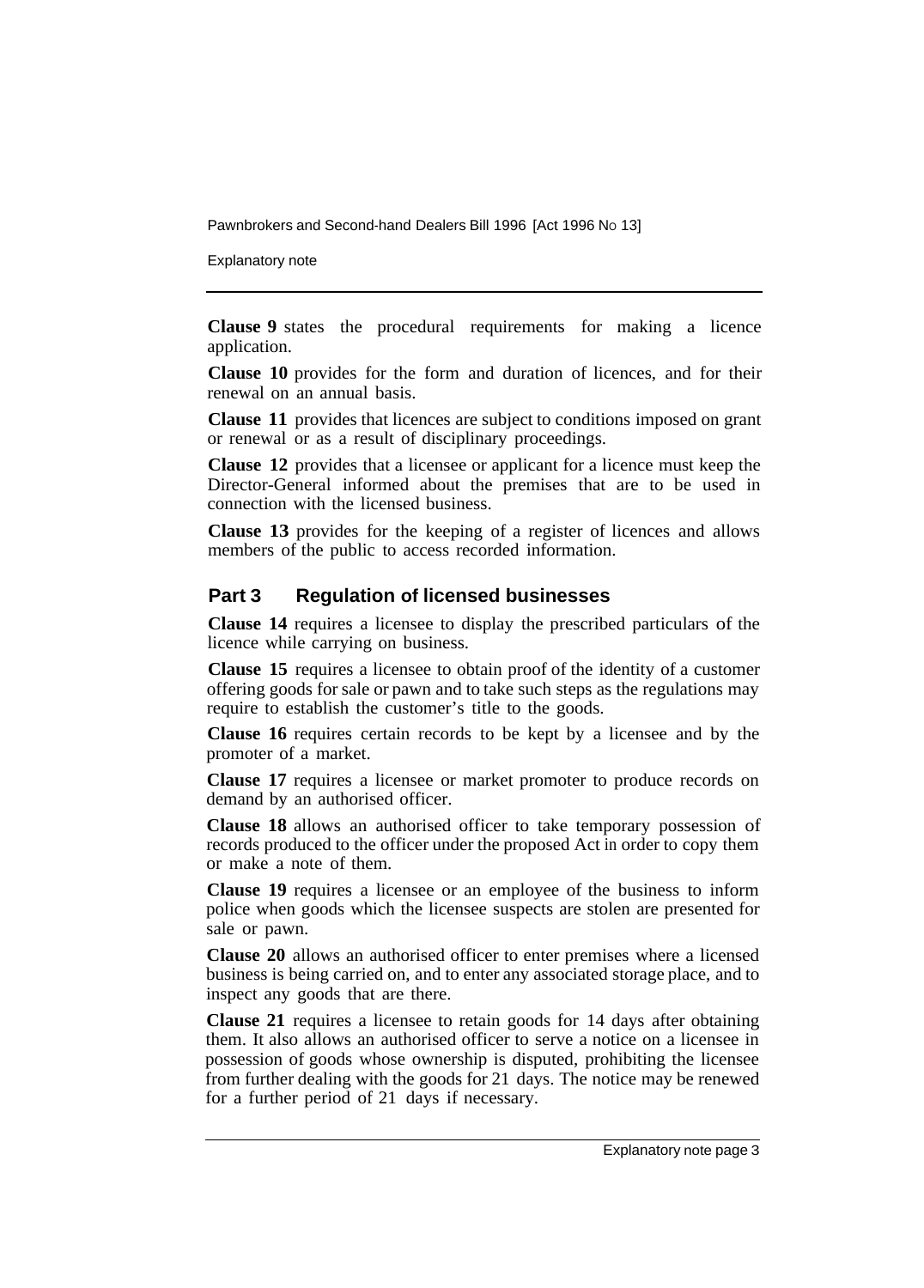Explanatory note

**Clause 22** provides that when a person claims to be the owner of property in the possession of a licensee, the licensee must provide the person with a statement in a form to be prescribed by regulations. The licensee is thereafter prohibited from dealing with or repairing the goods for a period of 28 days. If proceedings are commenced by the person claiming to be the true owner, this prohibition continues until the matter is resolved by a court. Authorised officers are obliged to assist the person claiming the goods to the greatest practicable extent.

**Clause 23** requires a court that finds in any criminal proceedings that any goods have been stolen, or that possession of any goods has been taken unlawfully, to direct the police to take the goods into police custody. They are then dealt with in the same way as goods that were already in police custody in connection with the relevant proceedings, in accordance with Part 11 of the *Criminal Procedure Act 1986.* 

**Clause 24** prohibits persons from supplying false or misleading information in response to a requirement under the proposed Act to supply information.

**Clause 25** prohibits obstruction of an authorised officer in the performance of the officer's duties under the proposed Act.

**Clause 26** allows an authorised officer to issue penalty notices for minor offences under the proposed Act.

**Clause 27** enables the Director-General to establish a demerit points scheme for licensees. A licensee who exceeds 12 points in 3 years can have his or her licence revoked.

#### **Part 4 Special provisions relating to pawnbrokers**

**Clause 28** requires a pawnbroker to provide a written record to the customer as to the terms of the agreement between them. The record must include, among other things, statements relating to interest and charges.

**Clause 29** prohibits a pawnbroker from taking pledges on the basis of a redemption period that is less than 3 months, and prohibits the sale of pawned goods before the expiry of the redemption period.

**Clause 30** provides that pawned goods that are unredeemed and whose value exceeds a prescribed value must be sold at a public auction.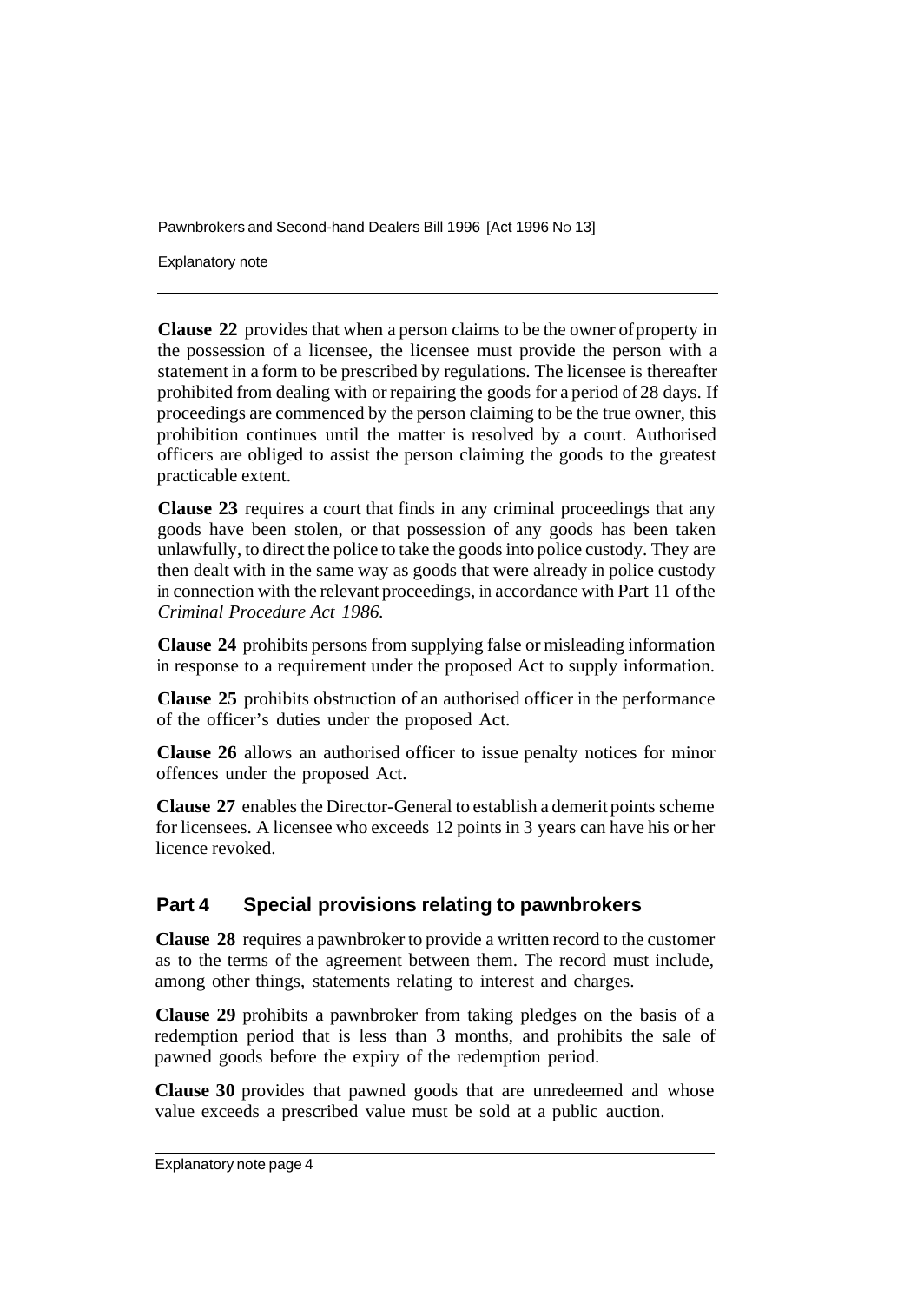Explanatory note

**Clause 31** provides that when a forfeit pledge is sold, any balance remaining after the amount secured by the pledge and other legitimate expenses have been paid out is payable to the pledgor, or any person deriving title through the pledgor, on demand made within 12 months of the sale.

**Clause 32**  prohibits pawnbrokers from buying unredeemed goods.

#### **Part 5 Revocation, suspension and variation of licences**

**Clause 33**  provides for revocation of a licence on conviction of the licensee for certain offences.

**Clause 34**  allows the Director-General, in certain circumstances, to serve notice on **a**  licensee to show cause why the licence should not be revoked or suspended. The grounds of the notice are similar to those of disqualification from holding a licence but include, in addition, suspected dealing in stolen goods, dishonest or unfair dealing in a licensed business and the accumulation of excess points by the licensee under the Director-General's demerit points scheme.

**Clause 35** allows the licensee to adduce evidence in support of entitlement to keep the licence.

**Clause 36** allows the Director-General to revoke or suspend a licence, or to attach conditions to a licence, if the Director-General is satisfied that the grounds of a notice under proposed section 34 are made out.

**Clause 37** requires a licensee to surrender a licence that has been revoked.

#### **Part 6 Miscellaneous**

**Clause 38** provides that, in any legal proceedings, a person will be presumed to be carrying on business as a second-hand dealer (that is, to be carrying on a business for which a licence under the proposed Act is required) if, on more than 12 occasions in any period of 12 months, the person is party to transactions in which second-hand goods are sold.

**Clause 39** provides an appeal to the Commercial Tribunal against decisions of the Director-General under the proposed Act.

**Clause 40** provides for proceedings for an offence under the proposed Act to be taken before a Local Court.

**Clause 41** allows a court to order forfeiture of the stock-in-trade of unlicensed traders.